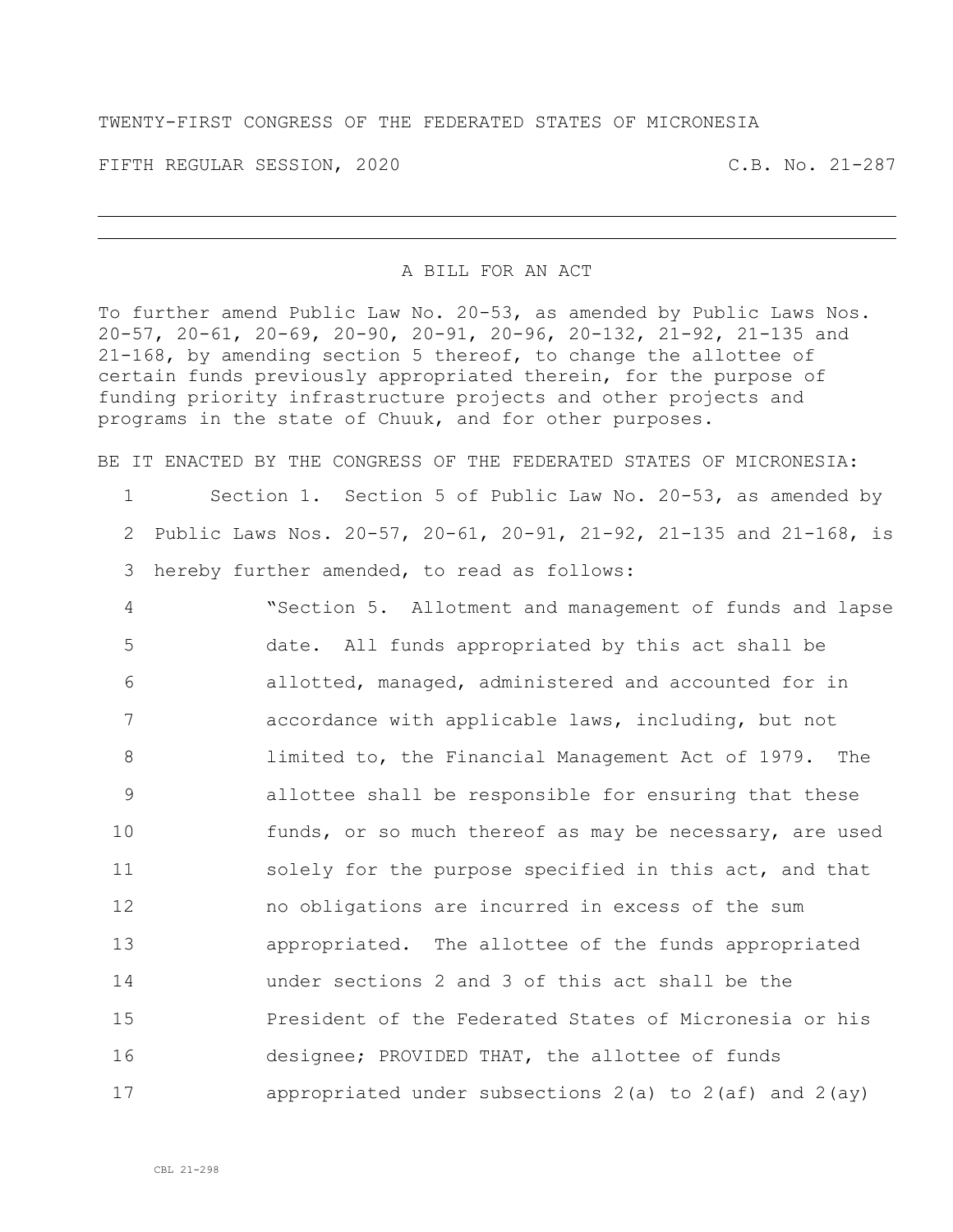C.B. No. 21-287

| $\mathbf 1$    | of this act shall be the Mayor of Lelu Town Government                  |
|----------------|-------------------------------------------------------------------------|
| $\mathbf{2}$   | or his designee; the allottee of funds appropriated                     |
| 3              | under subsections $2(aq)$ to $2(a2)$ of this act shall be               |
| $\overline{4}$ | the Governor of Kosrae State or his designee; the                       |
| 5              | allottee of funds appropriated under subsections                        |
| 6              | $3(1)(a)$ , $3(1)(b)$ , $3(1)(c)$ , $3(1)(e)$ , $3(1)(g)$ , $3(1)(j)$ , |
| $\overline{7}$ | $3(1)(p)$ , $3(1)(r)$ , $3(2)(b)$ , $3(2)(c)$ , $3(2)(d)$ , $3(2)(e)$ , |
| $\,8\,$        | $3(2)(o), 3(3)(d), 3(3)(n), 3(3)(t)$ and $3(3)(x)$ of this              |
| 9              | act shall be the Pohnpei Transportation Authority; the                  |
| 10             | allottee of funds appropriated under subsections                        |
| 11             | $3(3)(f)$ , $3(3)(1)$ and $3(3)(m)$ of this act shall be the            |
| 12             | Lukenmoanlap of Kitti; the allottee of funds                            |
| 13             | appropriated under subsections $3(3)(q)$ and $3(3)(r)$ of               |
| 14             | this act shall be the Pohnpei Utility Corporation; [the                 |
| 15             | allottee of fund appropriated under subsections $4(7)(a)$ ,             |
| 16             | $4(7)(b)$ , $4(7)(c)$ , $4(7)(d)$ and $4(7)(e)$ shall be the            |
| 17             | Governor of Chuuk State or his designee.] The allottee                  |
| 18             | of the funds appropriated under subsections $4(1)$ and                  |
| 19             | $4(6)$ [ $\frac{and}{4(7)}$ ] of this act shall be the Governor of      |
| 20             | Chuuk State or his designee; the allottee of the funds                  |
| 21             | appropriated under subsection $4(2)$ of this act shall be               |
| 22             | the Mortlocks Island Development Authority (MIDA); the                  |
| 23             | allottee of funds appropriated under subsection 4(3) of                 |
| 24             | this act shall be the Mayor of Weno Municipal Government                |
| 25             | or his designee; the allottee of the funds appropriated                 |